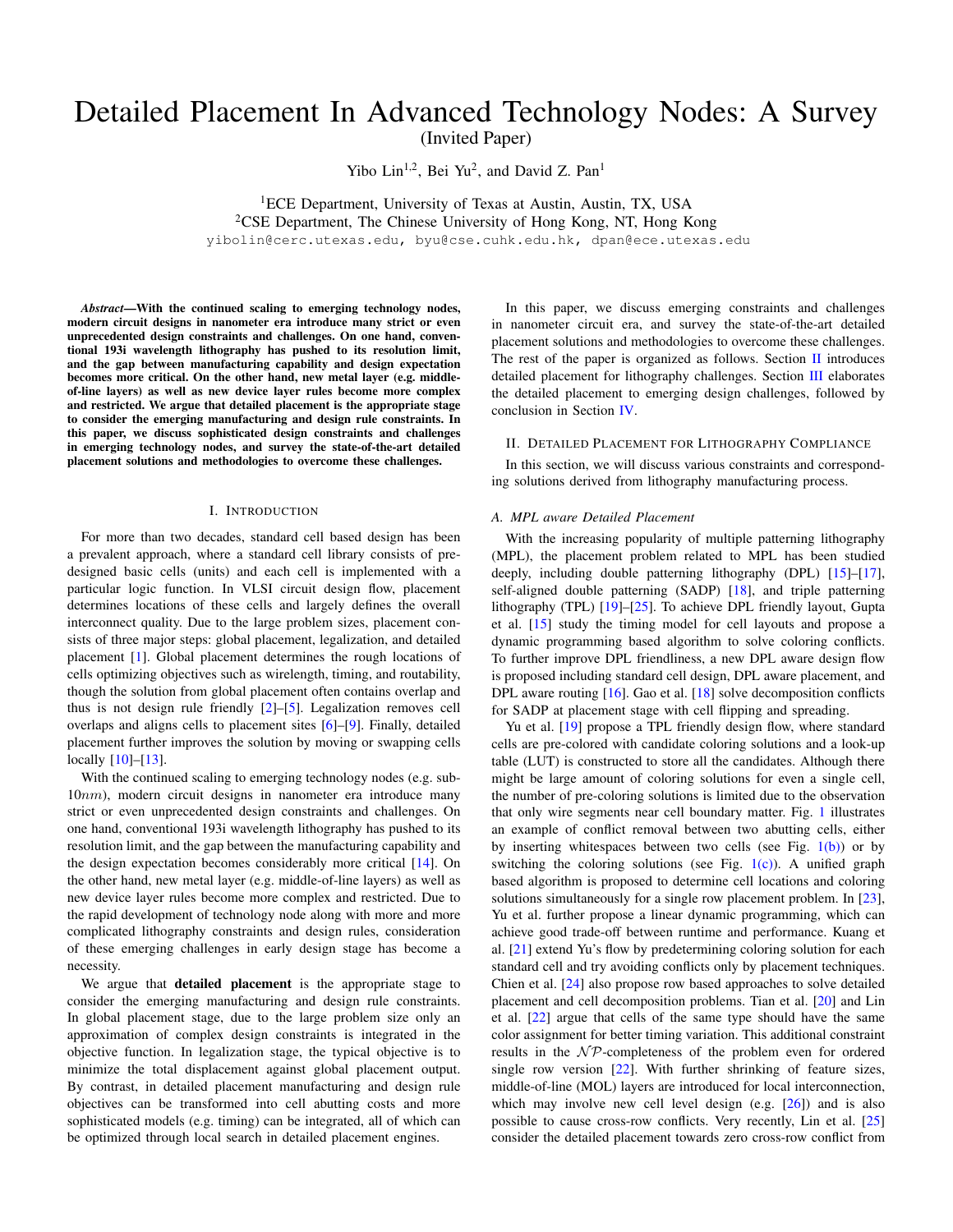<span id="page-1-2"></span><span id="page-1-1"></span>

Fig. 1: (a) An example of TPL conflict; (b) Conflict removal by whitespace insertion; (c) Conflict removal by switching coloring solutions.

MOL layers, where the unified graph model is enhanced to consider local cell reordering. Note that the graph model in TPL placement can be naturally extended to consider most of other lithography or design rule constraints.

#### *B. Other lithography aware placement*

Extreme ultraviolet (EUV) lithography has a wavelength of 13.5nm which is able to achieve much higher resolution than conventional 193i lithography [\[27\]](#page-3-21). The small wavelength also leads to the difficulty in transmission and hence it requires reflective optical components and masks. However, there would be undesired scattered light, called *flare*, from those materials due to the roughness that causes critical dimension (CD) distortion and variation. Liu et al. [\[27\]](#page-3-21) observe that it is better to have denser distribution of layout patterns in the central regions of a chip than that in the boundaries for flare reduction owing to the *flare periphery effect*. This is conflicting to the density uniformity requirement from the chemical mechanical polishing (CMP) in the manufacturing process [\[28\]](#page-3-22). They evaluate flare cost by a convolution model while CMP cost by variation and density gradient. The placement framework consists of nonlinear global placement, legalization and detailed placement where the EUV flare- and CMP-awareness is incorporated as a part of cost functions to all stages. The detailed placement is based on a bipartite matching algorithm for independent cells (no connection between cells) followed by a local swapping for cells within each placement row.

Direct self-assembly (DSA) lithography has great potential to reduce the number of masks and improve critical dimension for contacts and vias. Contacts that are close to each other are printed in clusters with two steps [\[29\]](#page-3-23). A guiding pattern (GP) is patterned by optical lithography enveloping the contact cluster. Then GP is filled with block copolymers (BCPs) which spontaneously form separate contacts due to the forces between polymers and GP. Some cluster patterns are likely to result in poor quality of contacts, called *DSA defects*. Shim et al. [\[29\]](#page-3-23) argue that cells abutting to each other within each placement row often result in large contact clusters that have higher probability to cause DSA defects. They identify the probability of DSA defects for various cluster patterns through repeated lithography- and DSAsimulations and perform post-placement optimization, such as cell flipping and local swapping in a row-by-row manner to minimize the probability of defects.

Multiple e-beam lithography (MEBL) improves the throughput of e-beam lithography (EBL) by massive parallel beam printing. In advanced nodes, MEBL is a promising candidate for small volume production or complementary layers. In MEBL, a layout is divided into stripes where each stripe is printed by one beam. It is observed that shape distortion occurs at the boundaries of stripes due to overlay and misalignment of beams, which is called stitch [\[30\]](#page-3-24). Vias and vertical lines turn out to be more susceptible to stitches than horizontal lines. Lin et al. [\[30\]](#page-3-24) analyze the correlation between

<span id="page-1-4"></span>

<span id="page-1-3"></span>Fig. 2: Pruning speed-up proposed by [\[30\]](#page-3-24), which can be naturally extended for different metrics, such as wirelength, routability, and congestion.

intra-cell routing and stitches at placement level; then a linear-time pruning technique in dynamic programming is proposed to minimize the impact of stitches as well as wirelength in a row-by-row manner. Fig. [2](#page-1-4) compares the runtime difference between whether applying the new pruning technique or not, in which we can see that the lineartime pruning technique can provide around  $30\times$  speedup without any loss of optimality. Note that although the pruning technique is hard to be utilized in MPL aware detailed placement, it can be naturally embedded into conventional placement framework with different metrics (e.g., wirelength, routability, and congestion).

# <span id="page-1-0"></span>III. DETAILED PLACEMENT FOR EMERGING CONSTRAINTS

In this section, we will explain various emerging design constraints, including drain-to-drain constraint, minimum implant area constraint, minimum jog length constraint for oxide diffusion, etc.

#### <span id="page-1-5"></span>*A. Drain-to-Drain Abutment Constraint*

FinFET has been adopted as the main stream since 16nm and beyond due to its high control of short channel effects. However, fin degradation at left and right boundaries of a standard cell is observed from irregular fin stress and thus dummy gates are inserted to keep the uniformity of fin stress [\[31\]](#page-3-25). The gate and source of dummy transistors must be tied to power rails properly to be fully turned off for leakage issues, but such connections are not always available. Du et al. [\[32\]](#page-3-26) identify the case where the drains of two adjacent cells facing each other cause the requirement of additional source nodes for power rail connection, which is called drain-to-drain (D2D) abutments, shown as Fig.  $3(a)$ . Then they propose a D2D abutment minimization problem on each placement row by swapping cells locally and solve by finding the shortest path in a graph model in which cells are allowed to swap with their left and right neighbors.

#### *B. Minimum Implant Area Constraint*

In modern manufacturing process, the regions for ion implantation must subject to a minimum area constraint as the lithography tools have limitation of resolutions. With the feature sizes shrinking to sub- $22nm$  and beyond, such minimum implant area constraint (MinIA) becomes critical due to the fact that layout geometries get tighter [\[33\]](#page-3-27). As the implant regions affect the threshold voltage of transistors, MinIA plays an important role in multi- $V_t$  designs for leakage and performance control. In advanced technology nodes, some cells are too small to meet the MinIA rules such that they have to be grouped with other cells or filler cells of the same  $V_t$ . As a result, MinIA rules are likely to be violated for small cells or improper vertical alignment of cells, as shown in Fig.  $3(b)$  where there are both intra-row violation and inter-row violation [\[34\]](#page-3-28).

Kahng et al. [\[33\]](#page-3-27) propose an iterative flow including MinIA aware placement and gate sizing to remove MinIA rule violations greedily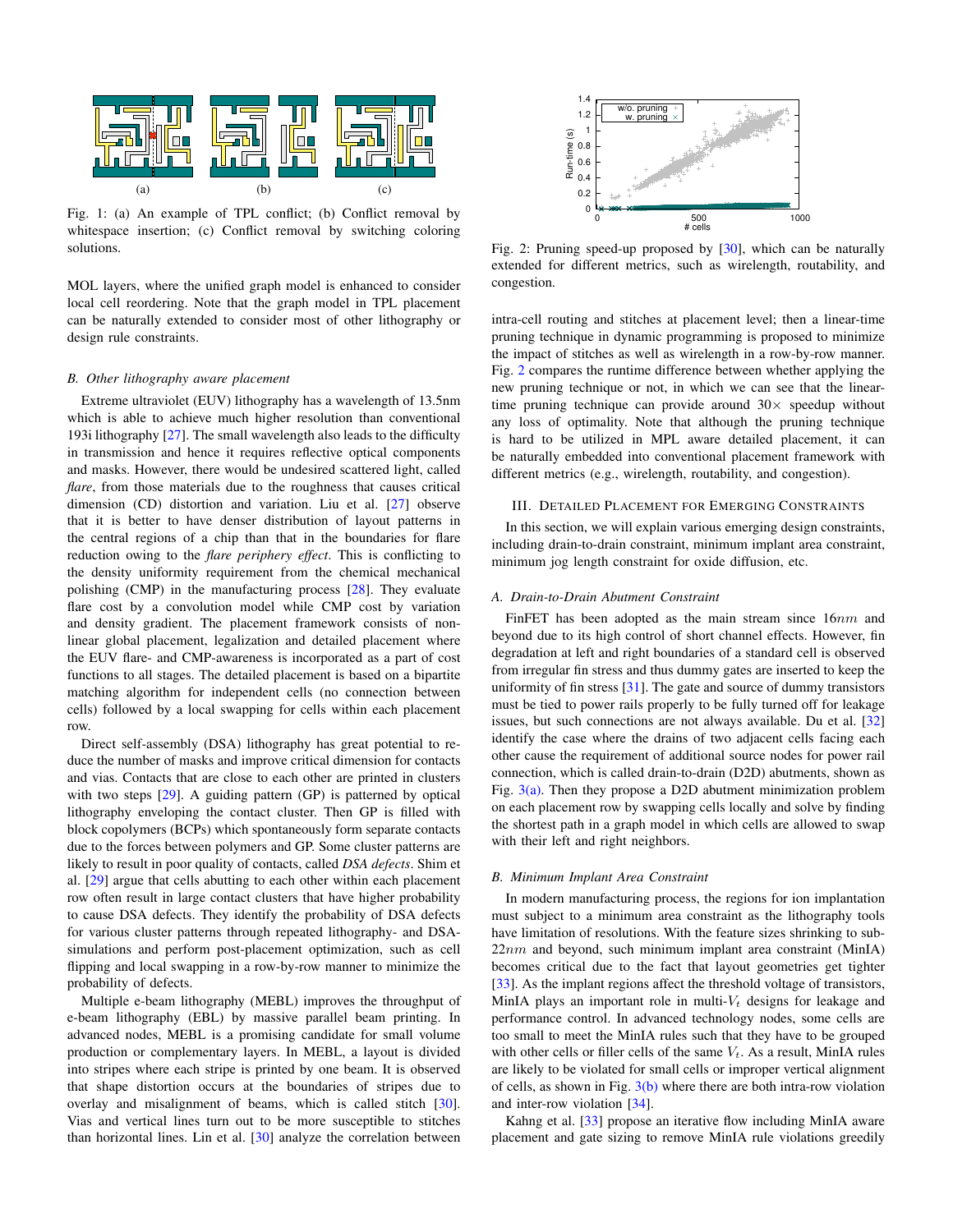<span id="page-2-0"></span>

Fig. 3: Example of N10 FEOL rules such as (a) drain-to-drain (D2D) abutment rule and (b) minimum implant area (MinIA) rule and (c) minimum OD jog length (OW) rule.

while minimizing power subjecting to timing constraints. Lei et al. [\[35\]](#page-3-29) try to remove MinIA rule violations by only placement perturbation and threshold voltage refinement in a row-by-row manner. They formulate an MILP for cells in a row to minimize weighted sum of power overhead and total cell displacement with timing and MinIA rules satisfied in the constraints. Tseng et al. [\[36\]](#page-3-30) propose an approach to achieve MinIA compliance with pure placement techniques by moving and flipping cells. In their algorithm, violating cells are clustered with the same  $V_t$  cells where each cluster no longer has MinIA rule violations and fed to traditional detailed placement engine for wirelength minimization. However cells may exceed the original boundaries to resolve violations, by observing that the minimum spacings vary from cell boundaries, so a following-up step is performed to compress the layout by flipping cells.

## <span id="page-2-3"></span>*C. Minimum Jog Length Constraint of Oxide Diffusion*

In spite of the D2D abutment and MinIA rules, Kahng et al. [\[34\]](#page-3-28) further identify a rule for minimum jog length of oxide diffusion (OD) starting from 10nm technology node. The minimum OD jog length (OW) constraint comes from different heights of OD between adjacent cells in which the length of OD jog has to be no smaller than a minimum value due to lithographic corner rounding and variability in device performance, shown as Fig.  $3(c)$ . OW rule violations can be fixed by inserting spacing between cells.

The set of rules for device layers (front end of line or FEOL) mentioned from Section [III-A](#page-1-5) to [III-C,](#page-2-3) become critical to placement in 10nm technology node and beyond, which is summarized as N10 FEOL rules [\[34\]](#page-3-28). Kahng et al. [\[34\]](#page-3-28) argue that it is more feasible to correct all violations in a post-legalization phase than doing it in conventional placement. At the same time they come up with an MILP formulation for each small window of cells to address these N10 FEOL rules with an objective of minimizing total displacement, where speedup is achieved by massive parallelism between windows.

#### *D. Multi-Row Height Detailed Placement*

The number of tracks per row has seen a steady decrease with each new technology node, from 10 to 7.5 [\[37\]](#page-3-31). Previous methodology of designing standard cells that can be fit into single-row height becomes increasingly difficult for complex circuit components, such as flip-flops, muxes, etc., while satisfying performance and routing requirements. Thus designs in advanced technology nodes start to enable multi-row height standard cells for such complex circuit components. In addition, multi-bit flip-flops (MBFFs) or flop trays are becoming essential to power reduction and area compaction, which often introduces multi-row height cells in the design as well [\[38\]](#page-3-32)–[\[40\]](#page-3-33). To further compress the design for area, power, and cost reduction, the layout density sometimes reaches up to 90%, resulting in the difficulty of resolving local routing congestion without proper detailed placement. Conventional legalization algorithms usually distribute cells into

<span id="page-2-4"></span><span id="page-2-2"></span><span id="page-2-1"></span>

Fig. 4: Example of multiple-row height cells in a layout.

placement rows and perform row based algorithms to remove overlaps [\[7\]](#page-3-34), [\[13\]](#page-3-6), [\[41\]](#page-3-35). It becomes harder to legalize the placement due to the existence of multi-row height cells that breaks the independence of cells on individual rows. These emerging challenges make it critical for detailed placement and legalization to support multi-row height cells and produce overlap-free placement solutions with optimized wirelength and congestion.

The adoption of multi-row height cells introduces a special constraint in placement for power line alignment, shown as Fig. [4](#page-2-4) where two cells take odd number of rows and five cells take even number of rows. Those cells taking even number of rows must be placed in alternative rows because they have VDD/GND rails on top and bottom, while GND/VDD rails in the middle. For example, the bottom of cell a has to align to rows with VDD rails at bottom, while the bottom of cell c must be aligned to rows with GND rails at bottom. But cells that occupy odd number of rows do not have such constraint since cell flipping is able to fix the alignment.

Dobre et al. [\[42\]](#page-3-36) conduct the first study in the literature for the impacts of mixed cell-height designs at fine granularity level. They propose an implementation of mixing 12-track and 8-track cells with existing physical design flow that can achieve 25% area reduction or 20% better performance versus designs with 12-track cells only or 8-track cells only in their experiment. Designs are divided into two types of regions for 12-track and 8-track cells where each region only allows specific height of cells. Actually it is more practical to adopt cells that occupy integral number of rows such that they are more compatible to be placed in a layout.

In the perspective of placement algorithms, to deal with doublerow height cells, Wu et al. [\[43\]](#page-3-37) try to group two single-row height cells or extend a single-row height cell to double-row height, which unifies all the cell heights to double-row height for conventional detailed placement engines. As an elementary study on multi-row height cells, it is unable to consider various multi-row height and power rail alignment configurations. Chow et al. [\[44\]](#page-3-38) propose the first legalization framework to minimize displacement for designs with general multi-row height cells. It removes overlaps by exploring the insertion points in the layout. Lin et al. [\[37\]](#page-3-31) further propose a detailed placement framework to optimize wirelength and congestion with the existence of multi-row height cells, where they integrate the max prefix sum scheme into conventional global move algorithm and